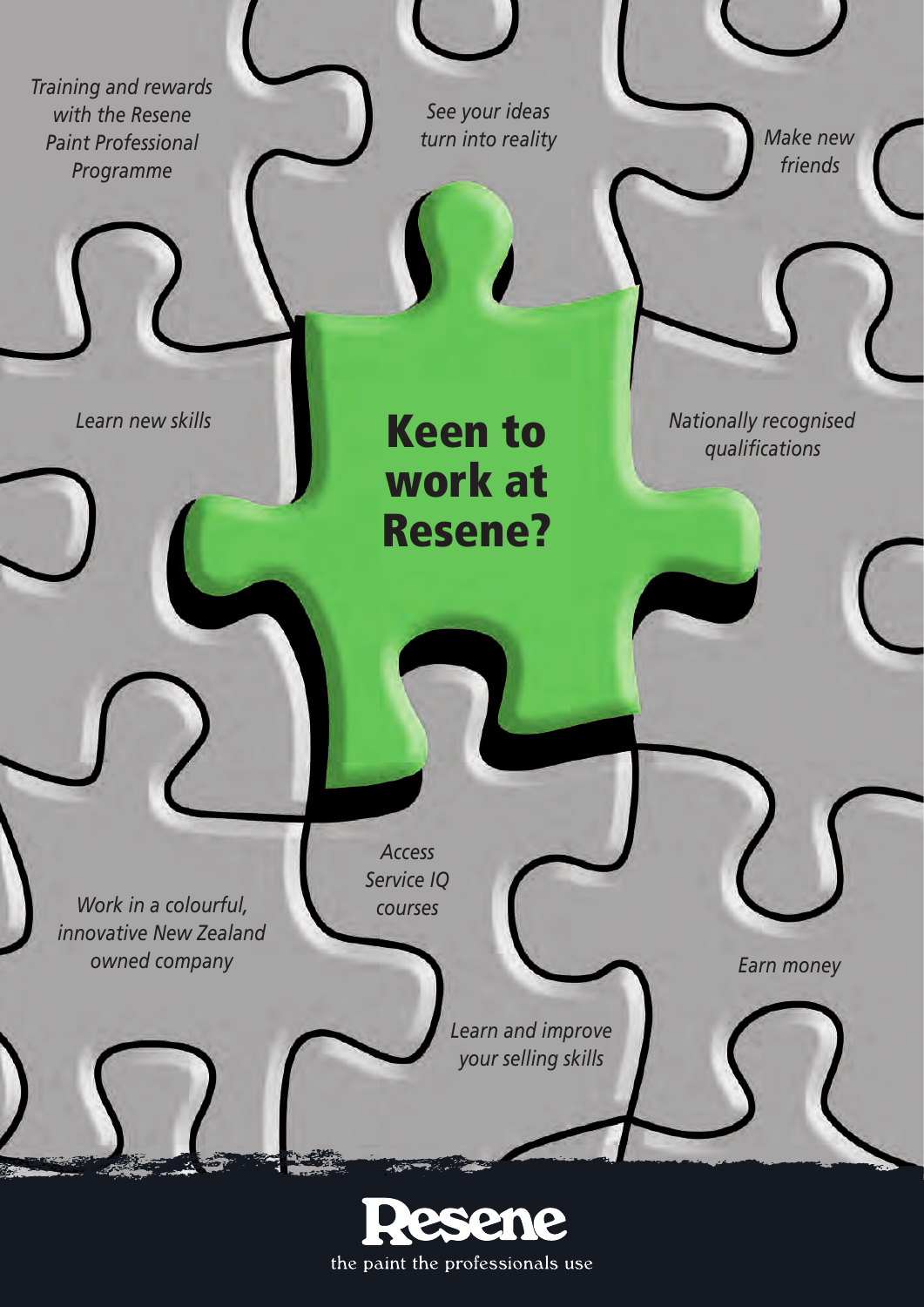## Keen to work at Resene?

Resene is a privately owned New Zealand company, started in 1946 in the garage of Ted Nightingale. Today, Ted Nightingale's grandson, Nick Nightingale is the Managing Director of the company, which includes Resene Paints Ltd, Altex Coatings Ltd, Resene Paints (Australia) Ltd, Resene Pacific Ltd and Resene Construction Systems Ltd.

Resene was started in 1946 by an Eastbourne builder, Ted Nightingale, who needed an alkali resistant paint to cover his concrete buildings. There was nothing available at the time, so in typical kiwi style he developed his own – in a cement mixer in his garage! In response to demand from other builders, Ted commenced producing his paint on a commercial basis under the brand name Stipplecote.

Decades on, Resene Paints Limited Head Office is situated in Naenae, Lower Hutt. All Resene waterborne products are produced at this site. Solventborne products are produced at a separate manufacturing facility in Upper Hutt, Wellington originally purchased in 1990. Resene produces both decorative and protective coatings for residential, commercial and industrial needs. Resene also has a presence in both Fiji, servicing the South Pacific market, and Australia. Resene Pacific Ltd was established in 1965. Resene Paints (Australia) Ltd was later established in 1990. Not a company to stop there, Resene also exports paint and colour technology to offshore markets.

Resene customers buy Resene products through a nationwide chain of Resene ColorShops manned by trained professional staff. Resene staff are well known for their excellent customer service and ability to advise customers of their decorating projects, no matter how big or small.

#### **Work is interesting and varied, with Resene shop assistants involved in a range of activities including:**

- Greeting and serving customers in a friendly manner.
- Establishing the needs of customers through appropriate questioning and showing of samples.
- Helping customers choose between various paint types, wallpaper options, colour options and accessories to get the best paint system and colour scheme for their project.
- Determining the amount of paint required to complete the project.
- Imparting handy tips and advice as to how to tackle the project including surface preparation, application and cleaning.
- Assisting with stock management and rotation.
- Suggesting new ideas and improvements to benefit customers, staff and Resene.
- Keeping the Resene ColorShop looking its best through housekeeping, maintenance and display building.
- Resene runs the Best System Selling Programme to train staff in the techniques of selling paint, colour, wallpaper and accessories.

#### **Benefits for you!**

Working at Resene gives you the chance to:

- Train in Best System Selling techniques to learn and improve your selling skills.
- Access to Service courses for nationally recognised qualifications such as the NZ Certificate in Retail Levels & Business.
- Earn money.
- Learn new skills.
- Work in a colourful, innovative New Zealand owned company.
- Make new friends.
- See your ideas turn into reality by suggesting new ideas and improvements.
- Training and rewards with the Resene Paint Professional Programme.
- Specialise by becoming a trained Resene Colour Matcher or Resene Colour Specialist.

**If you are positive, motivated, have a can do attitude and are interested in joining the Resene team, please complete the attached Employment Application Form and deliver it to the Resene ColorShop Manager at your local Resene ColorShop. For more about Resene visit www.resene.co.nz.**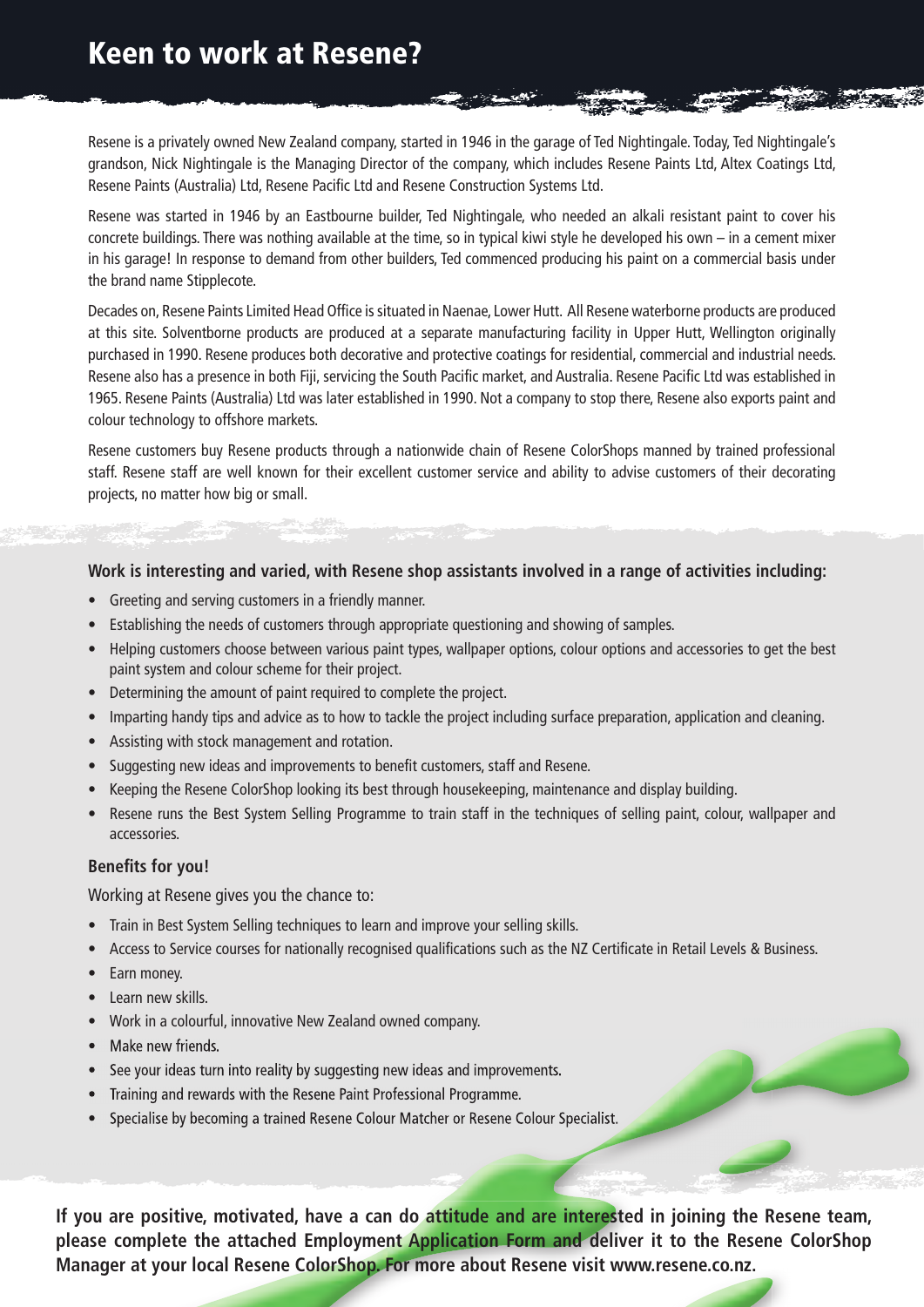### CONFIDENTIAL

# Resene application for employment

**(must be completed by applicant in own writing)**

|                                                                                                                                                                                                                                                                                                                                                                                                                                                                                                                                   |          | <b>Thust be completed by applicant in own writing</b> |                |               |                 |                                         |  |  |
|-----------------------------------------------------------------------------------------------------------------------------------------------------------------------------------------------------------------------------------------------------------------------------------------------------------------------------------------------------------------------------------------------------------------------------------------------------------------------------------------------------------------------------------|----------|-------------------------------------------------------|----------------|---------------|-----------------|-----------------------------------------|--|--|
| Position applied for:                                                                                                                                                                                                                                                                                                                                                                                                                                                                                                             |          |                                                       |                |               |                 | Date:                                   |  |  |
| Location:                                                                                                                                                                                                                                                                                                                                                                                                                                                                                                                         |          |                                                       |                |               |                 |                                         |  |  |
| Notes:<br>1. The completion of this form does not indicate that there is any obligation on the company to engage the applicant.<br>2. We recommend you answer all questions as this information is being collected for the purpose of assessing your suitability for the position you are applying for.<br>(If your application is unsuccessful, all information will be destroyed).<br>3. If successful, you have the right of access to personal information and to seek to correct any you think necessary to ensure accuracy. |          |                                                       |                |               |                 |                                         |  |  |
| <b>Section one: Personal information</b>                                                                                                                                                                                                                                                                                                                                                                                                                                                                                          |          |                                                       |                |               |                 |                                         |  |  |
| Surname:                                                                                                                                                                                                                                                                                                                                                                                                                                                                                                                          |          | (Please circle) MR MRS MISS MS                        |                |               |                 |                                         |  |  |
| First name(s):                                                                                                                                                                                                                                                                                                                                                                                                                                                                                                                    |          |                                                       |                |               | Preferred name: |                                         |  |  |
| Address:                                                                                                                                                                                                                                                                                                                                                                                                                                                                                                                          |          |                                                       |                |               | Postal code:    |                                         |  |  |
| Mailing address (if different from above):                                                                                                                                                                                                                                                                                                                                                                                                                                                                                        |          |                                                       |                |               |                 |                                         |  |  |
| Phone (home):<br>Mobile:                                                                                                                                                                                                                                                                                                                                                                                                                                                                                                          |          |                                                       |                |               |                 |                                         |  |  |
| Email:                                                                                                                                                                                                                                                                                                                                                                                                                                                                                                                            |          |                                                       | Date of birth: |               |                 |                                         |  |  |
| Section two: Education (including University, further education etc.)                                                                                                                                                                                                                                                                                                                                                                                                                                                             |          |                                                       |                |               |                 |                                         |  |  |
| Name of College/Polytechnic/University                                                                                                                                                                                                                                                                                                                                                                                                                                                                                            |          |                                                       | From           |               | To              | Qualifications/standards of achievement |  |  |
|                                                                                                                                                                                                                                                                                                                                                                                                                                                                                                                                   |          |                                                       |                |               |                 |                                         |  |  |
|                                                                                                                                                                                                                                                                                                                                                                                                                                                                                                                                   |          |                                                       |                |               |                 |                                         |  |  |
| Qualifications - Professional - Occupational - Trade qualifications                                                                                                                                                                                                                                                                                                                                                                                                                                                               |          |                                                       |                |               |                 |                                         |  |  |
|                                                                                                                                                                                                                                                                                                                                                                                                                                                                                                                                   |          |                                                       |                |               |                 |                                         |  |  |
|                                                                                                                                                                                                                                                                                                                                                                                                                                                                                                                                   |          |                                                       |                |               |                 |                                         |  |  |
| <b>Career aspirations</b>                                                                                                                                                                                                                                                                                                                                                                                                                                                                                                         |          |                                                       |                |               |                 |                                         |  |  |
| Are there any particular reasons for applying for this position?                                                                                                                                                                                                                                                                                                                                                                                                                                                                  |          |                                                       |                |               |                 |                                         |  |  |
|                                                                                                                                                                                                                                                                                                                                                                                                                                                                                                                                   |          |                                                       |                |               |                 |                                         |  |  |
| Future personal objectives:                                                                                                                                                                                                                                                                                                                                                                                                                                                                                                       |          |                                                       |                |               |                 |                                         |  |  |
|                                                                                                                                                                                                                                                                                                                                                                                                                                                                                                                                   |          |                                                       |                |               |                 |                                         |  |  |
|                                                                                                                                                                                                                                                                                                                                                                                                                                                                                                                                   |          |                                                       |                |               |                 |                                         |  |  |
| Interests/hobbies:                                                                                                                                                                                                                                                                                                                                                                                                                                                                                                                |          |                                                       |                |               |                 |                                         |  |  |
|                                                                                                                                                                                                                                                                                                                                                                                                                                                                                                                                   |          |                                                       |                |               |                 |                                         |  |  |
| Section three: Employment history (start with most recent position)                                                                                                                                                                                                                                                                                                                                                                                                                                                               |          |                                                       |                |               |                 |                                         |  |  |
| Name of employer                                                                                                                                                                                                                                                                                                                                                                                                                                                                                                                  |          | Length of service                                     |                | Position held |                 | Reason for leaving                      |  |  |
|                                                                                                                                                                                                                                                                                                                                                                                                                                                                                                                                   | From:    | To:                                                   |                |               |                 |                                         |  |  |
|                                                                                                                                                                                                                                                                                                                                                                                                                                                                                                                                   |          |                                                       |                |               |                 |                                         |  |  |
|                                                                                                                                                                                                                                                                                                                                                                                                                                                                                                                                   |          |                                                       |                |               |                 |                                         |  |  |
|                                                                                                                                                                                                                                                                                                                                                                                                                                                                                                                                   |          |                                                       |                |               |                 |                                         |  |  |
|                                                                                                                                                                                                                                                                                                                                                                                                                                                                                                                                   |          |                                                       |                |               |                 |                                         |  |  |
|                                                                                                                                                                                                                                                                                                                                                                                                                                                                                                                                   |          |                                                       |                |               |                 |                                         |  |  |
| Are you currently employed? (please circle) Yes / No If yes, how much notice is required?                                                                                                                                                                                                                                                                                                                                                                                                                                         |          |                                                       |                | weeks.        |                 |                                         |  |  |
| Referees: Please give names of two or three referees whose consent has been obtained and who may be contacted for a confidential reference. (Where                                                                                                                                                                                                                                                                                                                                                                                |          |                                                       |                |               |                 |                                         |  |  |
| possible at least two of the referees should be able to give work related information and should have supervised or been senior to you in your current or<br>most recent employment).                                                                                                                                                                                                                                                                                                                                             |          |                                                       |                |               |                 |                                         |  |  |
| Name (work related)                                                                                                                                                                                                                                                                                                                                                                                                                                                                                                               | Position |                                                       |                | Company       |                 |                                         |  |  |
|                                                                                                                                                                                                                                                                                                                                                                                                                                                                                                                                   |          |                                                       |                |               |                 |                                         |  |  |

| Name (work related) | Position | Company |
|---------------------|----------|---------|
|                     |          |         |
| Phone: (            | Mobile:  | Email:  |
|                     |          |         |
| Phone: (            | Mobile:  | Email:  |
| Name (personal)     |          |         |
|                     |          |         |
| Phone: (            | Mobile:  | Email:  |

In Australia: PO Box 924, Beenleigh Queensland 4207 Call 1800 738 383, visit www.resene.com.au or email us at advice@resene.com.au



In New Zealand: PO Box 38242, Wellington Mail Centre Lower Hutt 5045 Call 0800 RESENE (737 363), visit www.resene.co.nz or email us at advice@resene.co.nz